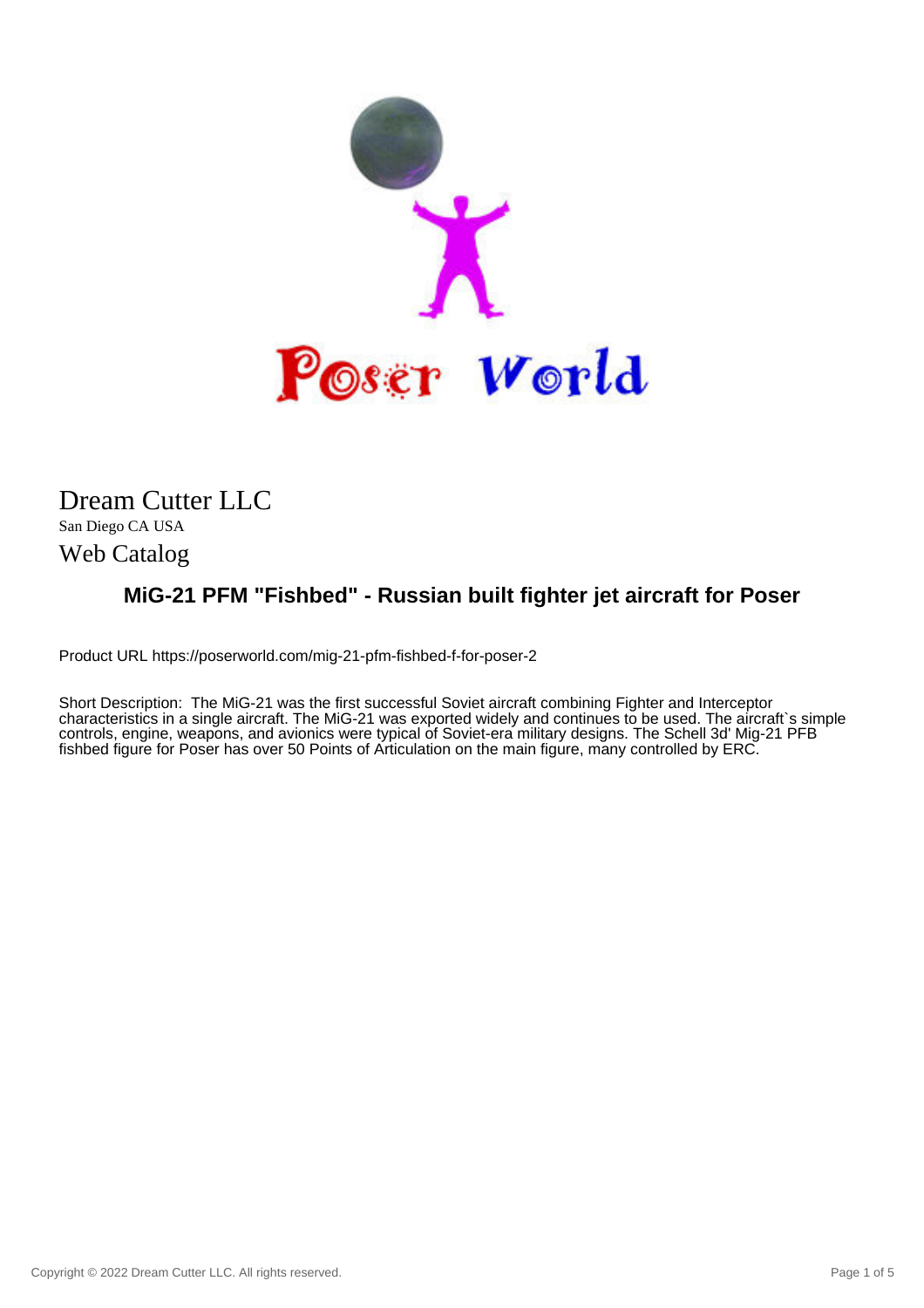Full Description: • Created By: theschell

• Downloadable File Size: 13.75 M (approx.)

• File Format: Poser

This product contains: cr2, pp2, pz2, and/ or other Poser files.

• Texturing: Texture MapsProduct DescriptionThe MiG-21 was the first successful Soviet aircraft combining Fighter and Interceptor characteristics in a single aircraft. It was a lightweight Fighter, achieving Mach 2 with a relatively lowpowered After-burning Turbojet, and is thus comparable to the American Lockheed F-104 Starfighter, Northrop F-5 Freedom Fighter, and the French Mirage III. Its basic layout was used for numerous other Soviet designs; deltawinged aircraft included SU-9 Interceptor and the fast E-150 Prototype from the MiG Bureau while the massproduced successful Front-line Fighter SU-7 and Mikoyan`s I-75 Experimental Interceptor combined a similar fuselage shape with swept-back wings. However, the characteristic layout with the shock cone and front air intake did not see widespread use outside the USSR and finally proved to have limited development potential, mainly because of the very small space available for the radar.Like many aircraft designed as Interceptors, the MiG-21 had a short range. This was not helped by a design defect where the center of gravity shifted rearwards once two-thirds of the fuel had been used. This had the effect of making the plane uncontrollable, resulting in an endurance of only 45 minutes in clean condition. Additionally when more than half the fuel was used up, violent maneuvers prevented fuel from flowing into the engine, thereby causing the aircraft to shutdown midflight. The issue of the short endurance and low fuel capacity of the MiG-21F, PF, PFM, S/SM and M/MF variants—though each had a somewhat greater fuel capacity than its predecessor—led to the development of the MT and SMT variants. These had a range increase of 250 km (155 mi) compared to the MiG-21SM, but at the cost of worsening all other performance figures (such as a lower service ceiling and slower time to altitude). The delta wing, while excellent for a fast-climbing Interceptor, meant any form of turning combat led to a rapid loss of speed. However, the light loading of the aircraft could mean that a Climb Rate of 235 m/s (46,250 ft/min) was possible with a combat-loaded MiG-21Bis, not far short of the performance of the later F-16. Given a skilled pilot and capable missiles, it could give a good account of itself against contemporary Fighters. Its G-limits were increased from +7Gs in initial variants to +8.5Gs in the latest variants. It was replaced by the newer variable-geometry MiG-23 and MiG-27 for ground support duties. However, not until the MiG-29 would the Soviet Union ultimately replace the MiG-21 as a maneuvering Dog-fighter to counter new American Air Superiority types.The MiG-21 was exported widely and continues to be used. The aircraft`s simple controls, engine, weapons, and avionics were typical of Soviet-era military designs. The use of a tail with the delta wing aids stability and control at the extremes of the Flight Envelope, enhancing safety for lower-skilled pilots; this in turn enhanced its marketability in exports to developing countries with limited training programs and restricted pilot pools. While technologically inferior to the more advanced Fighters it often faced, low production and maintenance costs made it a favorite of nations buying Eastern Block military hardware. Several Russian, Israeli and Romanian firms have begun to offer upgrade packages to MiG-21 operators, designed to bring the aircraft up to a modern standard, with greatly upgraded avionics and armaments.The North Vietnamese Air Force received the first MiG-21`s in 1965 and were used to such devastating effect during the early Rolling Thunder Bomber Raids that the US Navy and Air Force conducted Operation "Bolo" specifically to try and counter the MiG threat over North Vietnam. The issue of dealing with the MiG-21 led to development of what later became known as the "Top Gun" US Navy Fighter Weapons and "Red Flag" US Air Force Dissimilar Air Combat Schools (First started, at NAS Miramar and AFB Nellis respectively, in 1969 to teach Navy and Air Force pilots how to deal specifically with the MiG threat over `Nam) and affected all subsequent NATO aircraft designs for many years to come.Here are some of the Highlights: • Over 50 Points of Articulation on the main figure!• Moving Flaps, Ailerons, Spoilers, Rudder. Stabilator, Speed Brakes, Opening Landing Gear Doors, Raising and Lowering Gear, Spin-able Wheels, Steer-able Nose Gear, Opening Canopies, Deployable Slats, Folding Wings, Deployable Emergency Drag Chute, Fully Functional Cockpit Flight Controls, and Working Ejection Seat...• Numerous ERC dials for ease of control from one main location, including dials for various basic flight maneuvers. The weapons sets also have ERC controls for ease of use in images and animation!• Nose Radome opens to reveal the RP-21 Sapfir Radar Set.• Conforming Dummy Aircrew figure to use to place a Pilot in the Cockpit.• Conforming Crew Boarding Ladder and FOD Storage Covers for the Engine and Air Intake.• 9 Separate Conforming Weapons sets designed to be Mixed and Matched to create multiple load-outs for the Weapons most commonly carried by the MiG-21 Fishbed, with fully controllable ordinance deployment. These Sets are broken down by mounting location so that each set can be properly mix and matched with the others, allowing a total combination of nearly 100 variations of weapons loads that can be loaded based on mission requirements!Note: All of this product`s content was created by "theschell" (Christopher D. Schell) with additional help with ERC controls, Poser MAT Files & Additional Texturing by Mark A. Fares (KageRyu). My thanks to Mark for his extra hard work on this figure!No additional files will be needed to use this product... it is a stand-alone figure!

Price \$20.00 SKU: F29580D6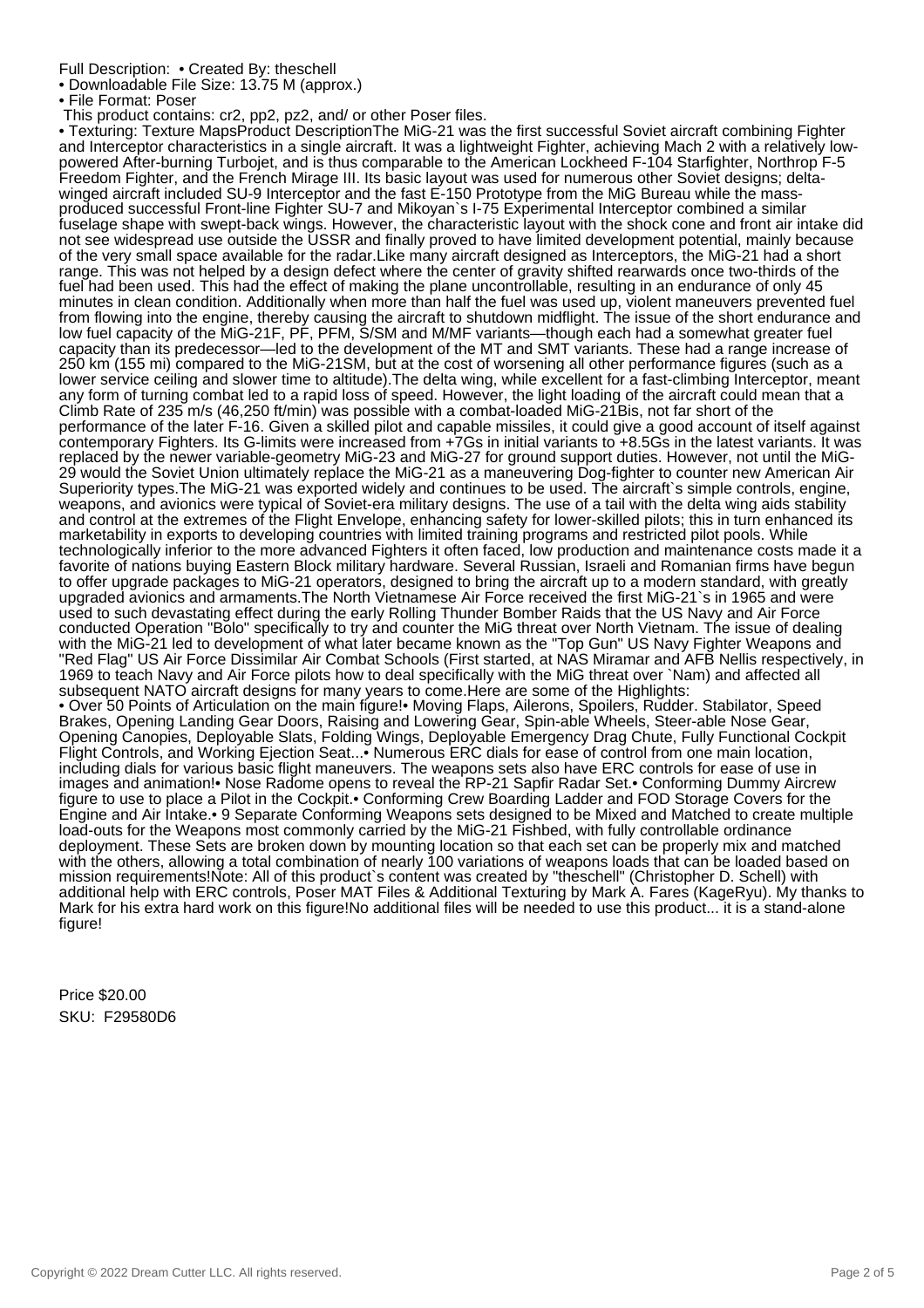